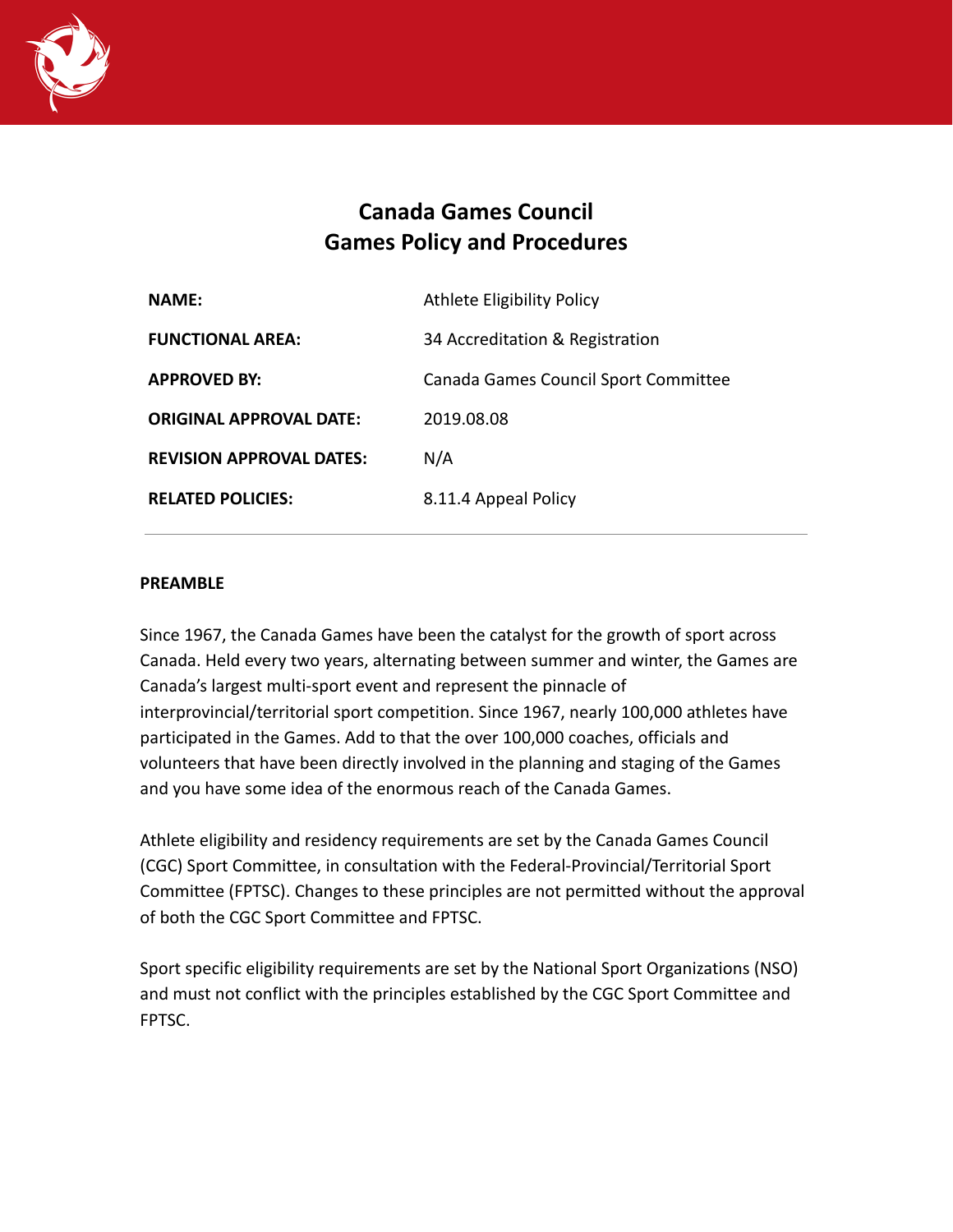## **POLICY STATEMENT**

All athletes participating in the Canada Games must meet the eligibility requirements outlined within this Athlete Eligibility Policy and the Sport Technical Package for their respective sport.

#### **DEFINITIONS**

*Canada Games Council (CGC):* The franchise holder and overseer of each edition of the Canada Games and steward of the Canada Games movement.

*Chef de Mission:* An individual responsible for the management and leadership of a provincial or territorial team.

*National Sport Organization (NSO):* The recognized association responsible for the overall governance and development of a particular sport in Canada. NSOs, through a Technical Representative and Major Technical Officials, run the sport competition at the Canada Games.

*Provincial/Territorial Sport Organization (P/TSO):* Provincially/Territorially recognized sport organization responsible for the governance and development of a particular sport within a particular Province/Territory. P/TSOs are responsible for developing and selecting the teams that compete in the Canada Games, but have no formal role in the planning or staging of the Games.

*Provincial/Territorial Team (P/T Team):* The entirety of accredited participants and mission staff from a Province/Territory. Led by the Chef de Mission.

## **COUNCIL'S ROLE IN IMPLEMENTATION OF POLICY**

The CGC's Registration and Accreditation functional area lead will develop the tools, processes and forms required to submit, communicate and monitor requests for athlete eligibility rulings.

The CGC's Registration and Accreditation functional area lead will work as the main point of contact for the Provincial/Territorial (P/T) Chefs de Mission to submit requests for athlete eligibility rulings as well as communicate all decisions made by the CGC's Sport Committee.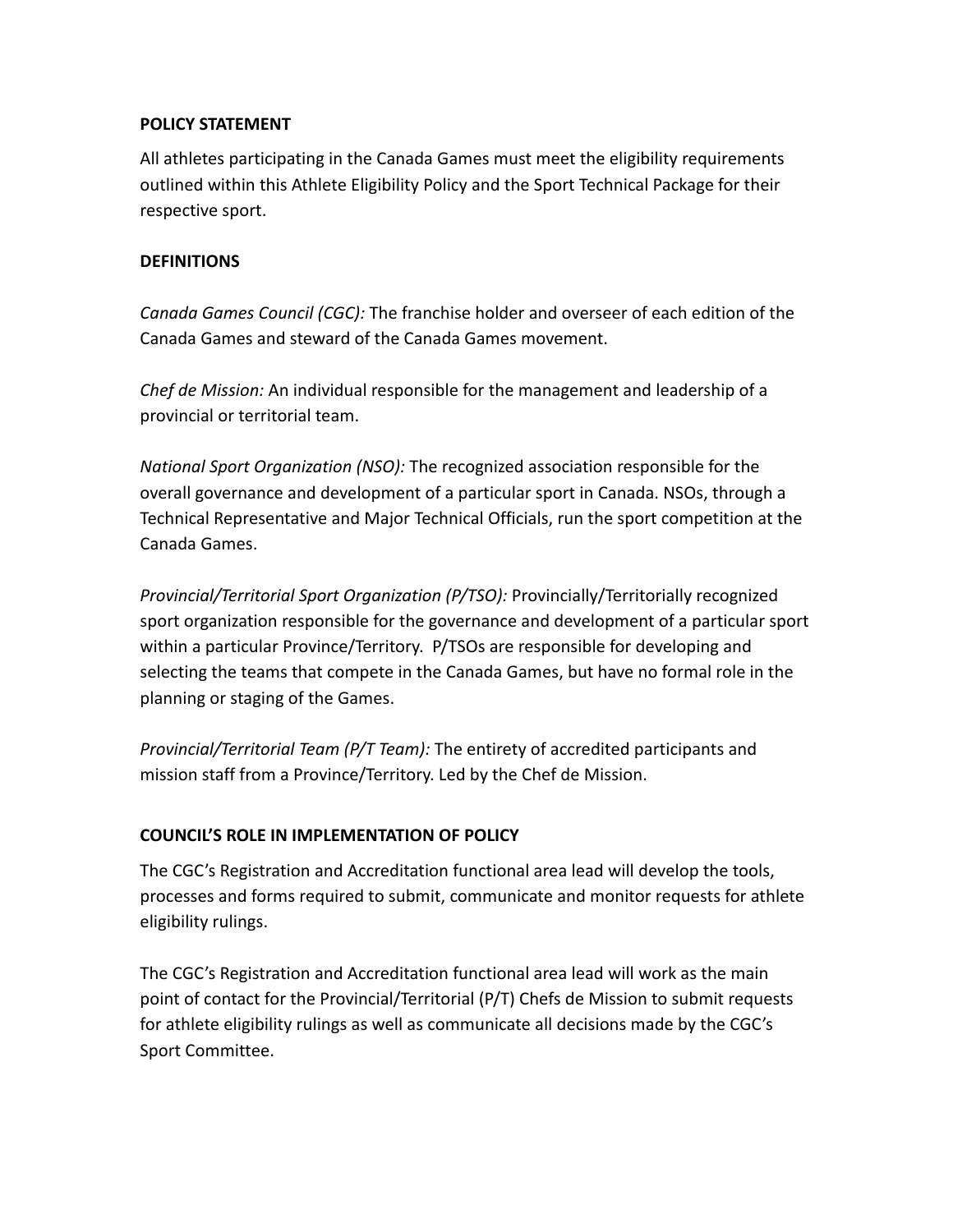CGC's Sport Committee or delegate is responsible to review and rule on all received athlete eligibility ruling requests.

The CGC will ensure NSOs and P/T Teams are aware of the Athlete Eligibility Policy and their responsibilities outlined within it.

# **STAKEHOLDER ROLES IN IMPLEMENTATION OF POLICY**

## Federal - Provincial/Territorial Governments

● Establish the overarching eligibility requirements for the Canada Games.

# Provincial/Territorial Teams

● Ensure that all of their athletes are eligible to participate in the Canada Games. This includes monitoring eligibility requirements, residency requirements, performance standards and/or performance guidelines.

## National Sport Organizations

● Subject to the approval of the CGC, have the responsibility to establish sport specific eligibility requirements as outlined within the Athlete Eligibility Policy and published in a sport's Technical Package.

## **REQUIREMENTS AND PROCEDURES**

- **1.** JURISDICTION OF ELIGIBILITY REQUIREMENTS
	- 1.1. Canada Games Eligibility Requirements
		- 1.1.1. The eligibility requirements identified in this policy shall apply to all athletes participating at the Canada Games.
	- 1.2. Provincial/Territorial Team Rules
		- 1.2.1. Any deviations from Canada Games eligibility requirements made by a provincial/territorial team may only be of a more stringent nature.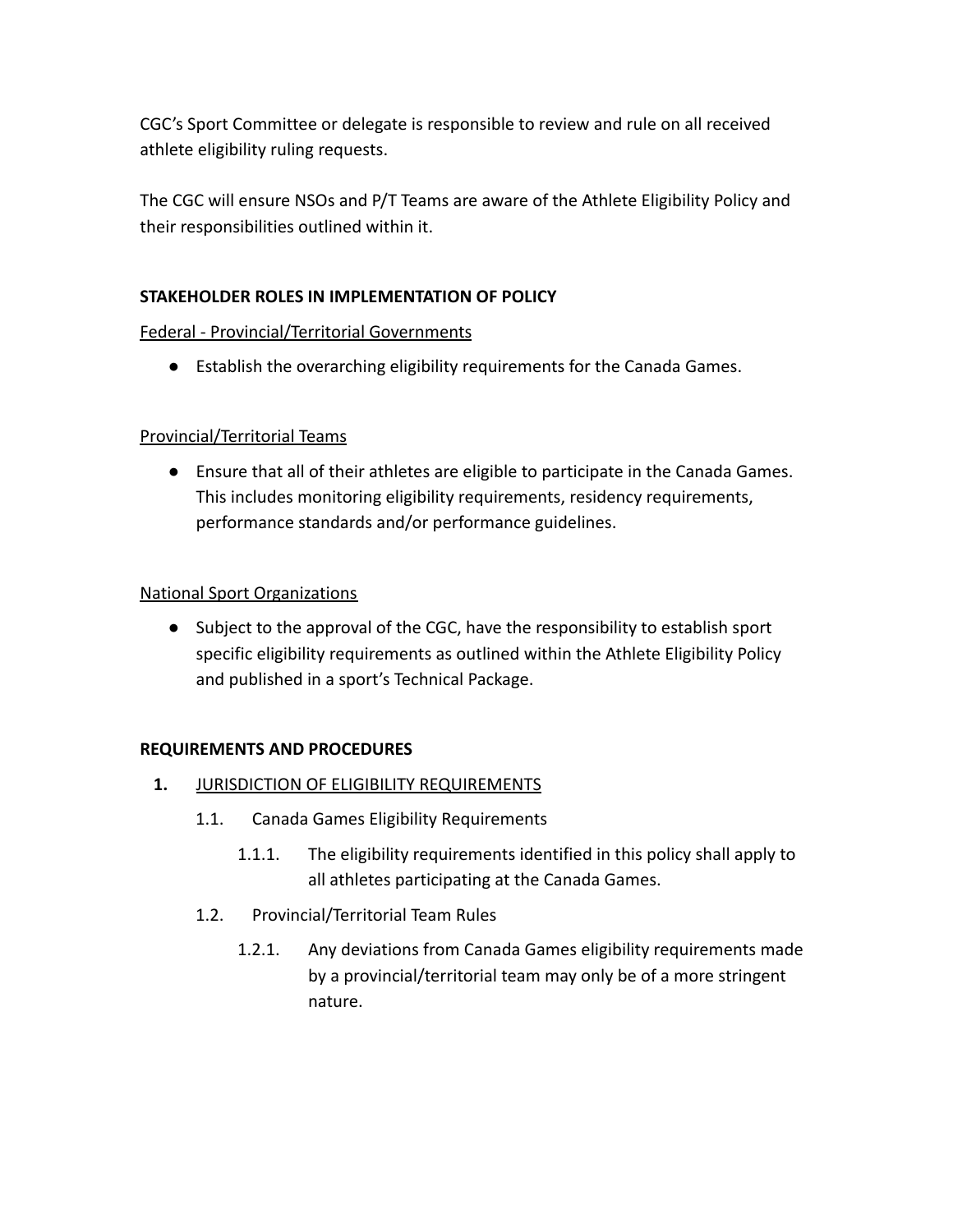## **2.** CLASSIFICATION

2.1. Age categories should target individuals who comprise the next generation of national team athletes, typically in the train to compete (T2C) stage of long term athlete development (LTAD), and not the current generation. Flexibility in targeted stage is permitted with appropriate rationale, subject to the other principles.

For the purpose of the Canada Games, it is understood that athletes participating in the Canada Games have attained a defined level of physical, technical, tactical and psychological maturity according to their sport, whether it is classified as being of early or late specialization. These athletes typically:

- 2.1.1. Are engaged in a training process that includes participation in a supervised and periodized year-round training and competition program (e.g. more than 15 hours of training/week);
- 2.1.2. Are experienced in competing at the inter-provincial or national level;
- 2.1.3. Have access to professional multidisciplinary support and supervision (e.g. doctor, physiotherapist, nutritionist, psychologist, massage therapist, etc.);
- 2.1.4. Have not competed at senior international competitions.
- 2.2. The decision of precise stage and subsequent maximum age as appropriate is to be determined by a process led by the NSO with P/TSO input.

NSOs must formalize, and communicate to the CGC, the process by which P/TSO input is sought in determining the age category for the Canada Games. The process must include:

- 2.2.1. Consultation with Sport Canada Consultant
- 2.2.2. Consultation with P/TSO Associations
- 2.2.3. Consultation with appropriate NSO sport development/LTAD Committees and staff.

In setting the age category, the NSO must take into account the Federal, Provincial/Territorial Government's small jurisdiction strategy, which allows for overage athletes in all team sports from Prince Edward Island, Yukon, Northwest Territories and Nunavut.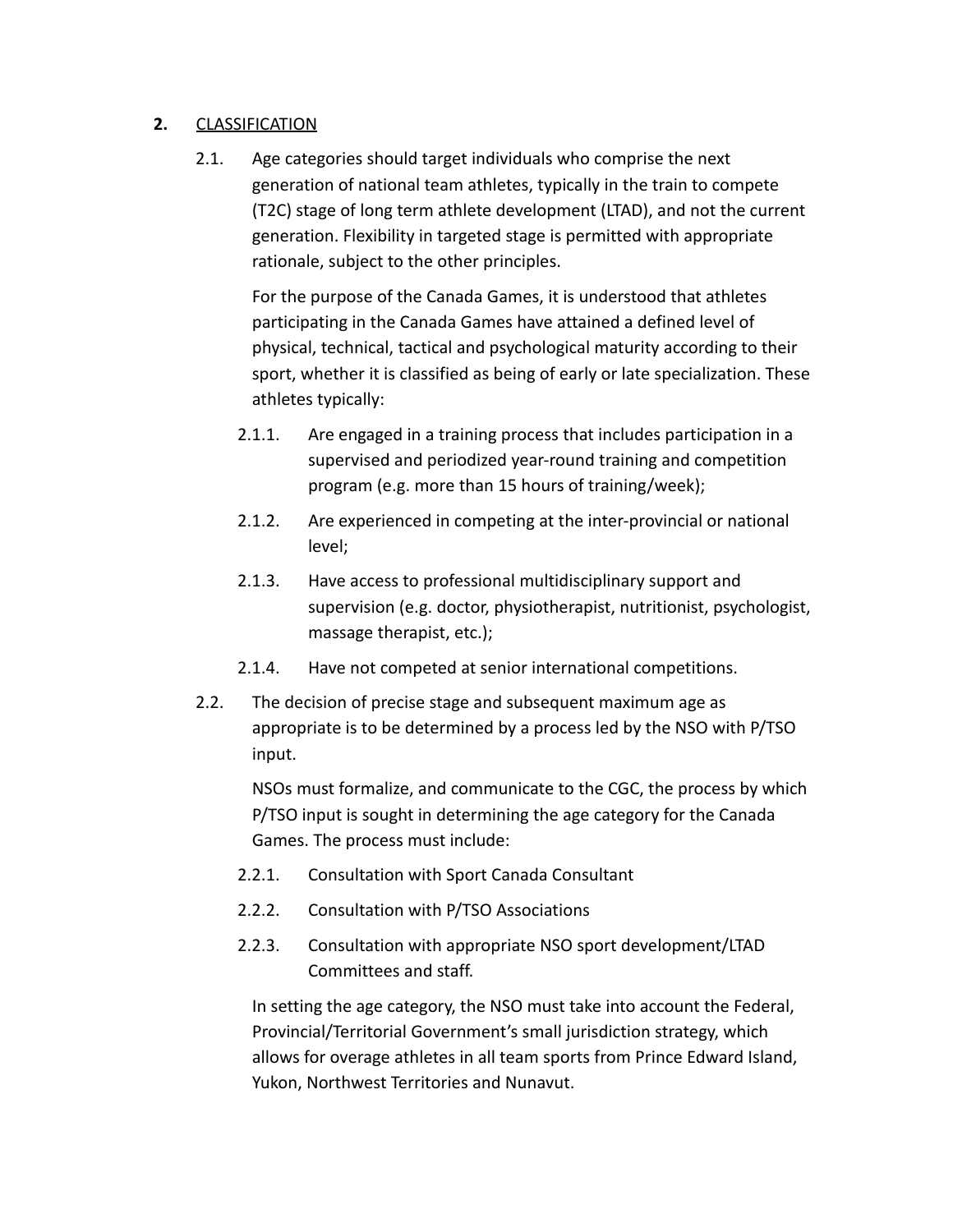- 2.3. NSOs that choose to set a minimum age must establish a review mechanism to consider for exemption cases (or Human Rights violations may be brought forward to the NSO by the ineligible athlete). If exceptional cases are reviewed and approved, the athlete in question must sign a waiver to save harmless the CGC, NSO, and Host Society from any physical or emotional harm sustained by the athlete through the course of normal training and competition for the Games.
- 2.4. NSOs may set different age categories for different provinces/territories provided that athletes across all age categories are shown to be in the proper stage of LTAD based on sport development.

#### **3.** ATHLETE ELIGIBILITY

- **3.1.** Citizenship
	- 3.1.1. Athletes must be Canadian citizens or permanent residents. A permanent resident is defined as someone who has been granted permanent residency prior to the start of the Opening Ceremony. Permanent residents have a *Record of Landing (IMM 1000)*, a *Confirmation of Permanent Residency (IMM 5292)*, a *Permanent Resident Card*, or any other document deemed eligible by immigration Canada as proof of their status.

#### **3.2.** Membership

3.2.1. Athletes must be registered members in good standing of their sports provincial/territorial sport organization (P/TSO) under the terms of principles 3.2.2 and 3.2.3 below.

> *(NOTE: In exceptional circumstances, an athlete in a given sport within a province/territory with no recognized P/TSO for the sport may be named to the P/T Canada Games team based on established criteria developed by the P/T Government and agreed to by the CGC and NSO. The established criteria should include, but is not limited to the following:*

- *- the athlete is an active member of an established club,*
- *- is being coached by an NCCP certified coach (preferably with Competition-Development certification),*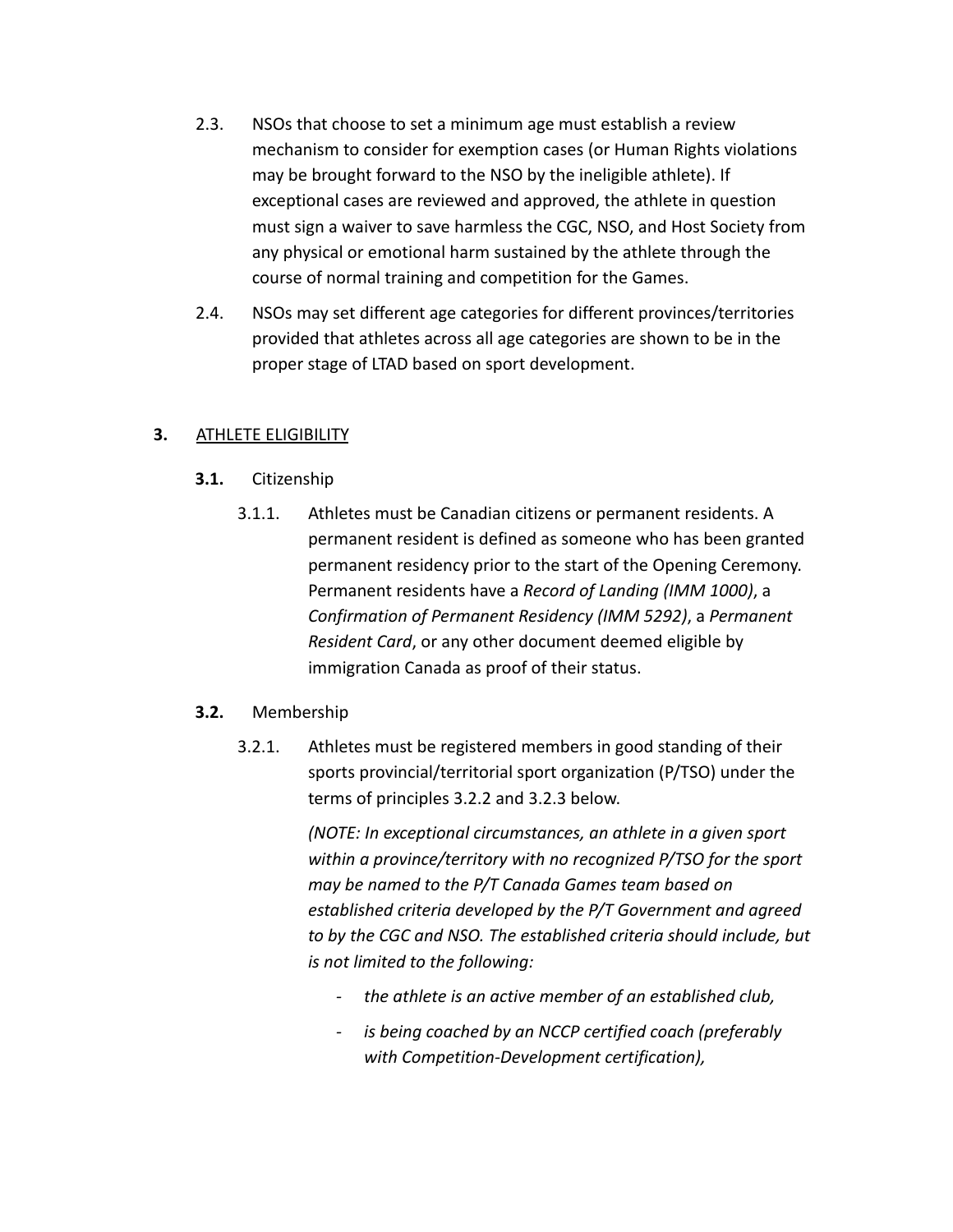- *- is competing in regional, provincial and/or national level competitions,*
- *- is adhering to a monitored yearly training plan. The criteria may also include other measures as developed by the respective P/T).*
- 3.2.2. The P/TSO must be recognized and/or funded by the provincial/territorial government, subject to exceptional circumstances.
- 3.2.3. The P/TSO must be a member in good standing of the national sport organization (NSO).

*(NOTE: In exceptional cases where there is a dispute between an NSO and its P/TSO in a given sport, the CGC will contact the respective P/T government to discuss the facts of the dispute. All parties will encourage the sport to resolve the matter through the NSO's internal mediation process. Should the dispute not be resolved satisfactorily through the NSO's internal process, the P/T governments will jointly determine the participation of the affected P/TSO in the Canada Games in collaboration with the CGC).*

#### **3.3.** Level of Athlete

- 3.3.1. Provincial/territorial teams are made up of the best athletes from each jurisdiction that have not yet represented Canada internationally at a Senior World Championships or major multi-sport Games. Senior National Team athletes and/or athletes holding an SR, SR1 or SR2 Sport Canada Athlete Assistance Program card are not eligible for the Canada Games in the sport for which they hold the card.
	- 3.3.1.1. No athlete can be rendered ineligible within 90 days of the opening of the Games due to National Team status, carding status or competing in an excluded event (i.e., if an athlete is granted National Team status for the first time, carding status or competed in an excluded event after May 6, 2021 they will still be considered eligible to compete at the 2021 Canada Games).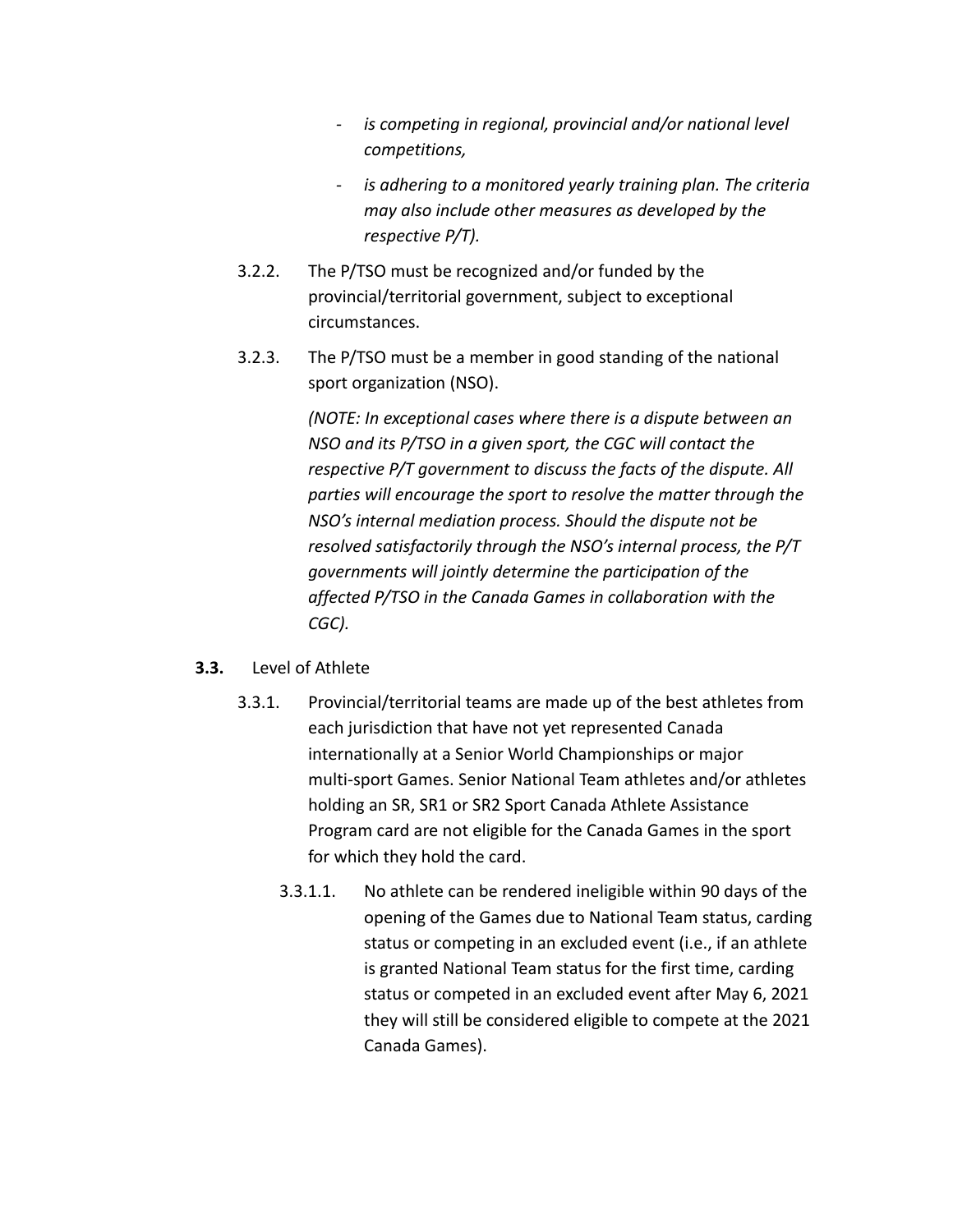Athletes who hold a C1 card (as defined by Sport Canada's Athlete Assistance program) or are in their first year of Senior National Team status may be deemed eligible on a case by case basis. Requests must be submitted to the respective P/T Team Chef de Mission and approved by the Canada Games Council's Eligibility Sub-Committee.

- 3.3.2. Due to the smaller available pool of para athletes compared to able body athletes, NSOs may request to the CGC Sport Committee a modification to principle 7.3.1 for para athletes only. Any modification must continue to restrict athletes who are beyond the T2C phase of LTAD defined under principle 6.1.
- 3.3.3. NSOs may choose to include additional eligibility restrictions around amateurism, at their own discretion. All eligibility restrictions refer to the specific sport in question only (i.e. an athlete with AAP carding in swimming would still be eligible in diving even if AAP carding was an eligibility restriction for diving).
- 3.3.4. NSOs may set minimum performance standards for the Canada Games for safety reasons.
- 3.3.5. For individual sports, NSOs in consultation with P/TSOs set performance guidelines for athlete selection. For team sports, NSOs in consultation with P/TSOs set guidelines for appropriate team preparation.
- **3.4.** Residency
	- 3.4.1. An athlete's permanent residence must be located, at least 180 days prior to the Opening Ceremony, within the recognized boundaries of the province/territory they wish to represent. An athlete can only have one permanent residence. Should an athlete not meet the residency requirement, they may be ruled as eligible as defined in point 3.4.2 below.
	- 3.4.2. An athlete may represent a province/territory that falls outside the recognized boundaries of their permanent residence provided they can demonstrate a commitment to the province/territory they wish to represent by: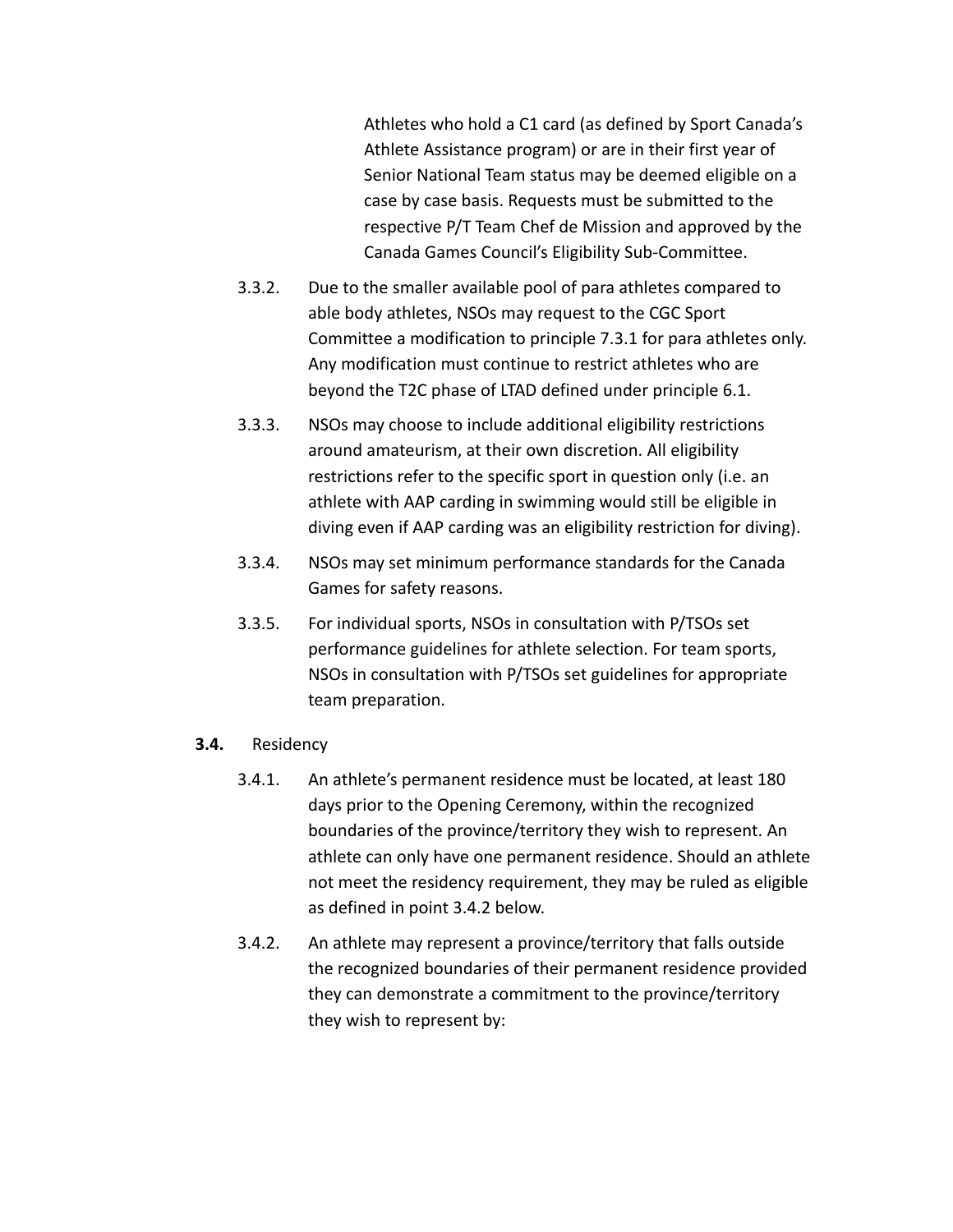3.4.2.1. Having been a member of a club or P/TSO in that province/territory for the entire previous or current competitive season;

-AND-

3.4.2.2. Having represented that province/territory at a national or regional championship (if applicable);

-AND-

3.4.2.3. Not having received direct development funding from their province/territory of permanent residence within a year of the Opening Ceremony, unless the funding jurisdiction provides permission for the athlete to compete for another team;

-OR-

- 3.4.2.4. Other similar circumstances may be considered.
- 3.4.3. Athletes attending school on a full-time basis outside their province/territory of permanent residence during the year of the Canada Games shall be permitted to compete for either their province/territory of permanent residence or the province/territory in which the athlete attends school.
- **3.5.** Selection, Registration and Substitutions
	- 3.5.1. Provincial/territorial teams and P/TSOs are responsible for determining the selection process of athletes within their province/territory.
	- 3.5.2. An athlete is permitted to try out for any P/T they are eligible to compete for, but can only try out for one P/T per sport.

*(i.e. an athlete may try out for swimming for one P/T but cannot try out for swimming for another P/T. An athlete may try out for one P/T in swimming, and may try out for another P/T in diving.)*

- 3.5.3. Athletes may not compete in two sports at one Canada Games if they are scheduled in the same week.
- 3.5.4. Athletes may only compete for one province/territory at a single Canada Games.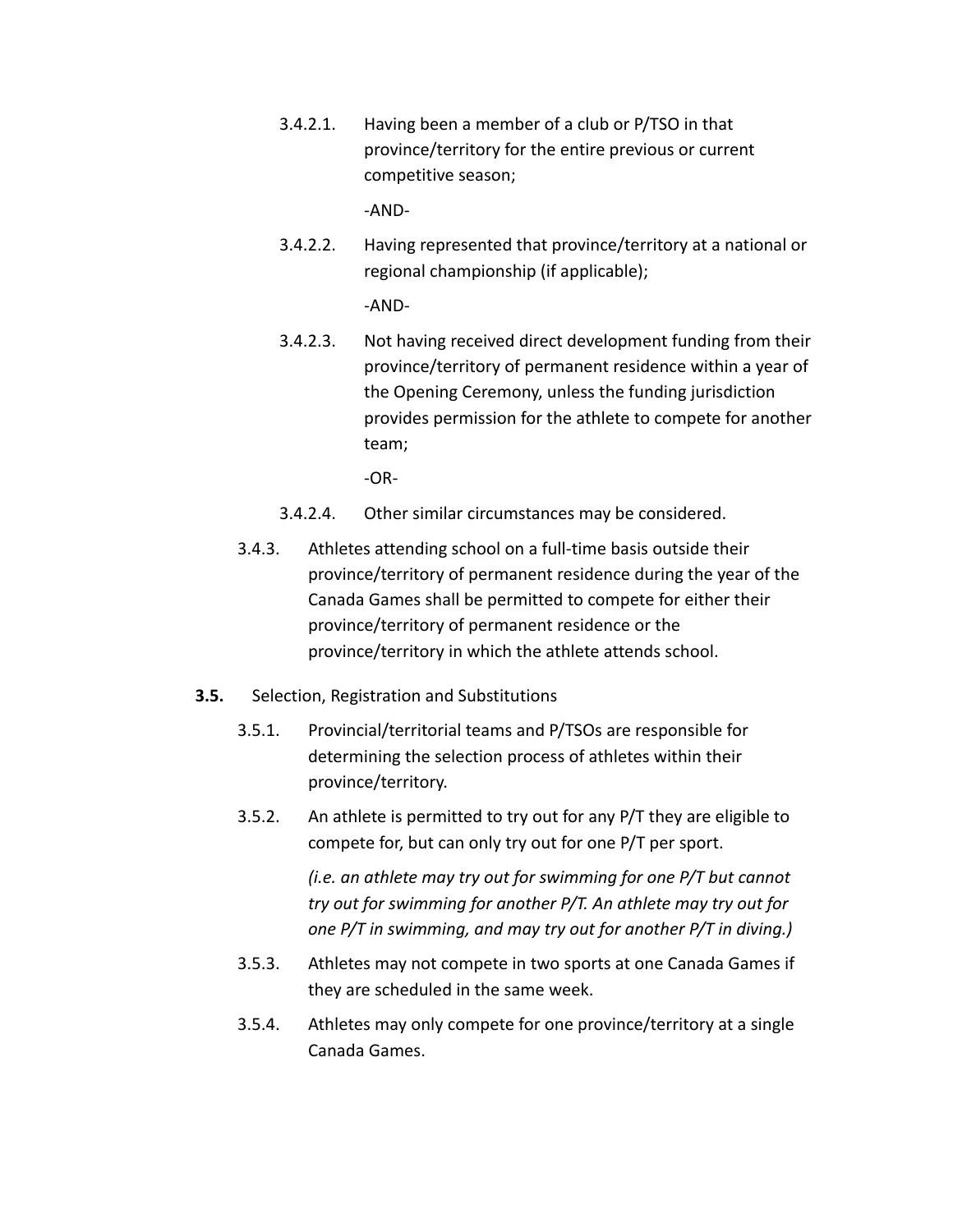3.5.5. Substitutions to athletes and support staff are permitted up until the teams board for their transportation to the Canada Games (via airport departure or bus departure), or, in the case of individually arranged arrivals and the home team, up until Village check-in. There will be no exceptions to this principle. The CGC's Venue Pass Policy will also follow this principle. Upon arrival at the Games, injury provisions and/or substitutions among accredited team athletes is permitted, following NSO or Technical Package guidelines.

# **4.** PROCEDURES TO CONFIRM ELIGIBILITY OF AN ATHLETE

- 4.1. If a P/T team is uncertain regarding the eligibility of one of their athletes, the chef de mission is able to submit a request for an athlete eligibility ruling to the CGC's Eligibility Committee (a sub-committee of the CGC Sport Committee).
- 4.2. The CGC will begin accepting requests for an athlete eligibility ruling 12 months prior to the Opening Ceremony.
- 4.3. The CGC will distribute the tools and forms used to submit a request for an athlete eligibility ruling to P/T Teams chefs de mission 12 months prior to the Opening Ceremony.
- 4.4. The CGC will communicate a decision to all directly impacted parties within 21 days of receipt of the request.
	- 4.4.1. If a request for an athlete eligibility ruling is made within 60 days of the Opening Ceremony, a decision will be made and communicated to all directly impacted parties within seven [7] days of receipt of the request.
- 4.5. All decisions will be made publically available and rationale for the decision will be available on request.
- 4.6. Deadline to submit a request for an athlete eligibility ruling is 16 days prior to the Opening Ceremony (48 hours prior to the participant registration deadline).
	- 4.6.1. Exceptions may be made for substitutions made after the registration deadline has passed.
- 4.7. Decisions made by the Eligibility Committee will be subject to the CGC's appeals policy.